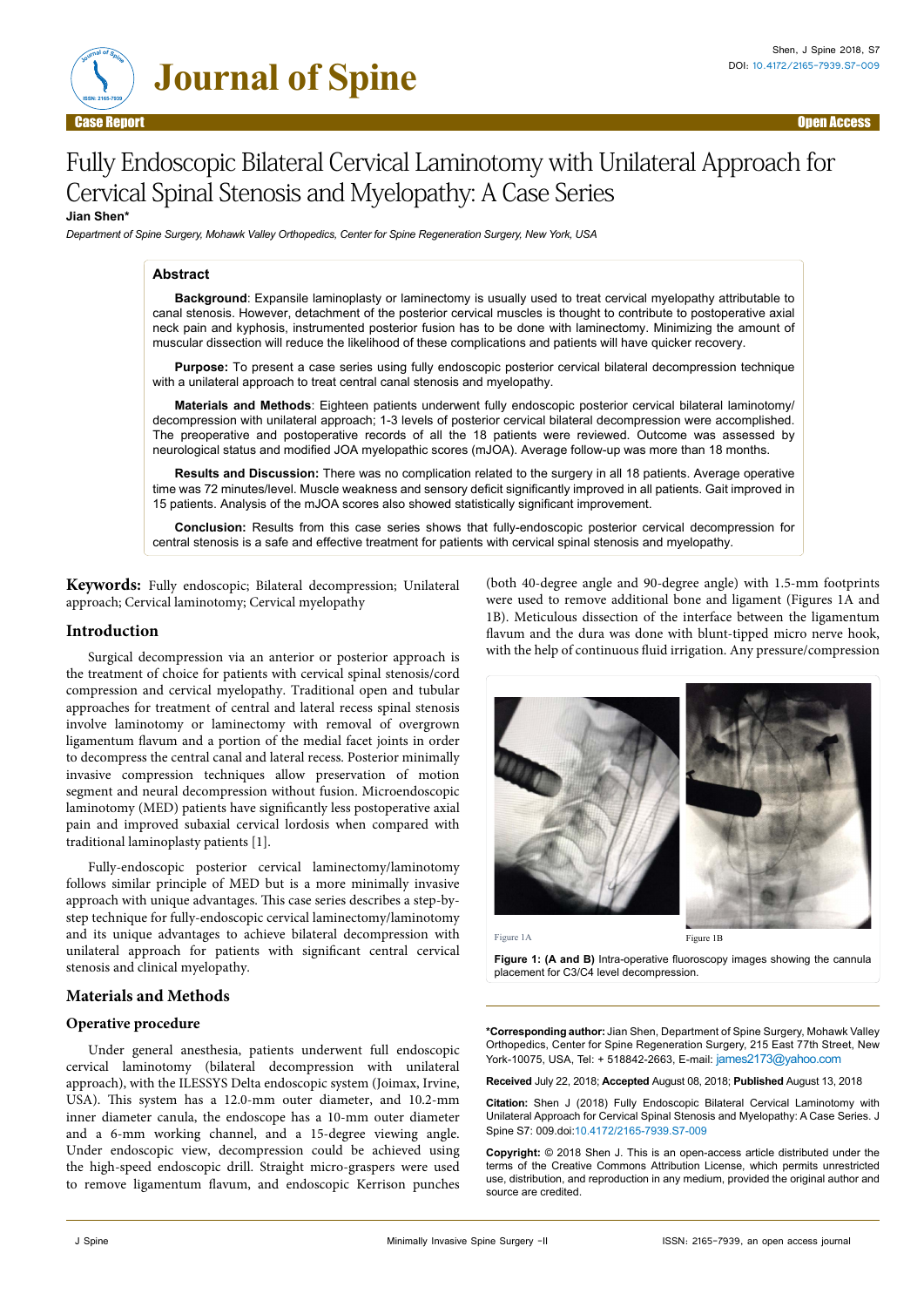

Figure 1C Figure 1D

Figure 1: (C and D) Intra-operative fluoroscopy and endoscopic images showing contralateral decompression.



**Figure 1: (E and F)** Intra-operative endoscopic images showing contralateral and ipsilateral thecal sac after decompression.



**Figure 2: (A)** Pre-operative MRI images of a 66-year-old male showing significant cord impingement at **(B)** C3/C4 **(C)** C5/C6.



**Figure 3**: **(A)** MRI images of the same patient 24 months post-op, **(B)** C3/C4 **(C)** C5/C6.

on the spinal cord or nerve root was avoided throughout the surgery. Hemostasis was achieved with a radiofrequency probe. At the end of decompression, the thecal sac was seen well decompressed of both the contralateral and ipsilateral side, and nice pulsation of the spinal cord was seen (Figures 1C and 1D). The 12-mm incision was closed in layers with absorbable sutures without a drain. A separate incision was used for a different level and bilateral laminotomy/decompression was done in similar manner (Figures 1E and 1F).

## **Results**

In total, 18 patients were in this case series. Mean age was 68 years (range, 57-86 years). Mean preoperative mJOA score was 10.2. The mean operation time was 72 minutes/level, and blood loss was minimal. There was no intraoperative or postoperative complication, including cord or nerve root injury, C5 nerve palsy, dural tear/CSF leak, hematoma, or infection. Mean hospital stay was 0.7 day (range 0-1 day).

Mean follow-up was 18 months (range, 6-28months). The mean postoperative mJOA score was 15.1, recovery rates 48%, showing statistically significant improvement (*p*<0.001). Clinically, muscle weakness and sensory deficit significantly improved in all patients. Gait improved in 15 patients. No patient showed neurologic deterioration after surgery.

## **Discussion**

Cervical spondylotic myelopathy, radiculopathy and myeloradiculopathy can be managed by lamino-foraminotomy, bilateral decompression using posterior approach for single or multilevel compression (Figures 2A, 2B and 2C). For both effectiveness and safety, there is no clear advantage to either an anterior surgical approach or a posterior surgical approach when treating patients with multilevel CSM [2,3]. However, Multi-level anterior cervical corpectomy carries an approximately 22% risk of surgical mortality and major morbidity including deep vein thrombosis, myocardial infarction, pneumonia and death, due to the long operating time and significant blood loss [4]. In addition, for patients with OPLL, surgical removal of the OPLL mass through an anterior approach is technically demanding and is associated with higher incidence of perioperative complications compared with posterior surgery [5]. Because of it's even less invasiveness, better visualization and the continuous irrigation of fluid, fully-endoscopic approach has unique advantages for posterior decompression of the spinal canal (Figures 3A, 3B and 3C).

The evolution of surgical techniques to decompress the central canal and lateral recess has been from traditional open laminectomy, to microscopic, microendoscopic (MED), and fully-endoscopic techniques. The smallest tubular retractors used for MED surgery are 16-18 mm in diameter; the retractor used in this case is 12.0 mm in diameter. The working channel is more than 60% larger than that of the endoscope used in transforaminal surgery. The increased size of the working channel makes treating central spinal stenosis more feasible and efficient. The goal of fully endoscopic laminectomy/laminotomy is the same as open decompression, yet it preserves midline structures and facet function/stability. Other advantages include better visualization, much less bleeding, less need for narcotic pain medications, quicker recovery.

The disadvantages of fully-endoscopic laminectomy/laminotomy techniques described here include longer operative time, because it is a 'one-instrument-at-a-time" technique, only one instrument is used inside the working channel.